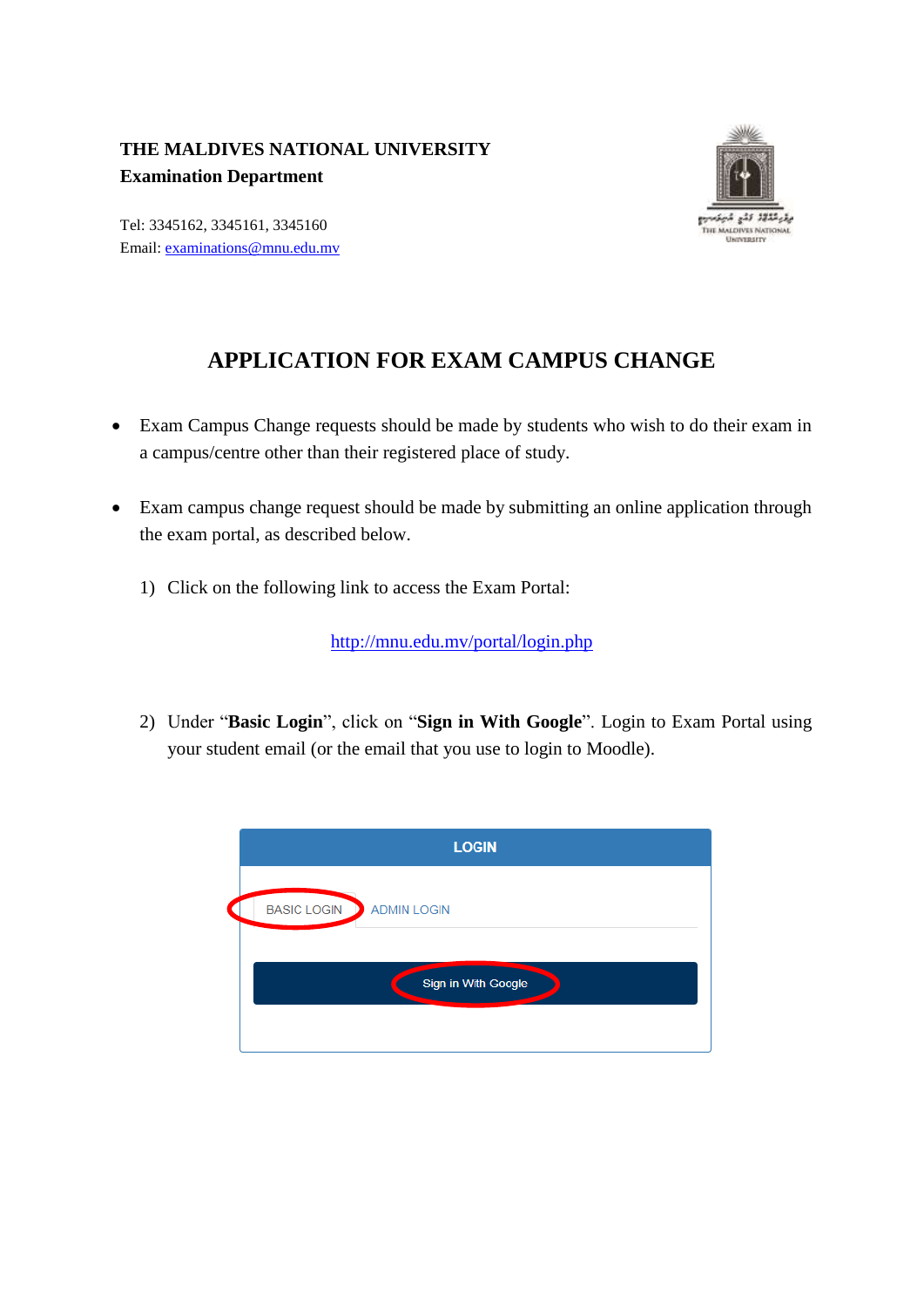3) Click on "**Campus Change**"



4) Click on "**Application for Campus Change**"

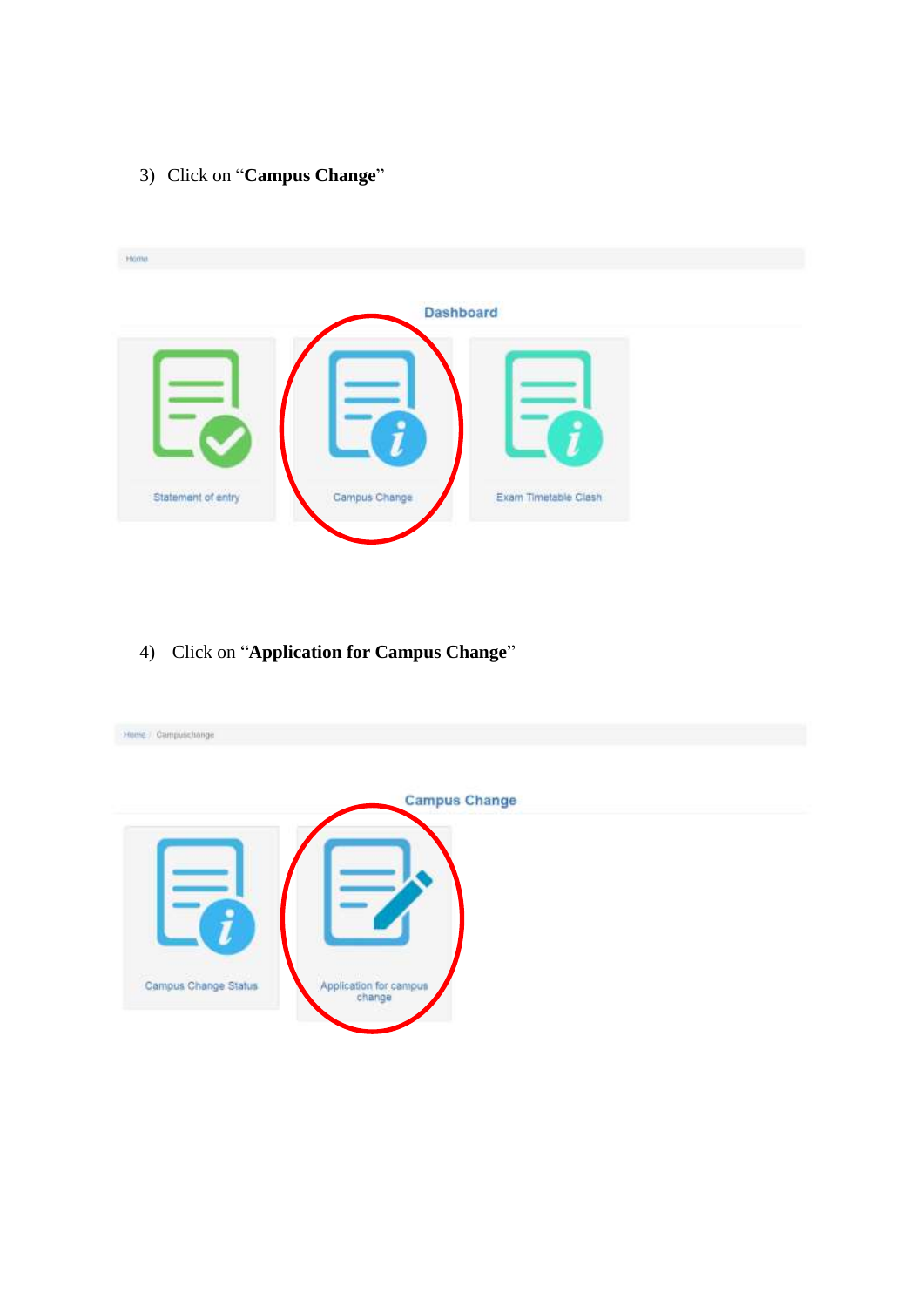5) Check the information on the form that appear on the screen. Complete the form by entering your phone number and selecting the campus you wish to do the exam for EACH subject individually. Then click on "Submit" to submit the application form.

| Home / Campuschange / Application |                       |
|-----------------------------------|-----------------------|
| <b>Personal Details</b>           |                       |
| <b>Full Name</b>                  | Fathimath Rifsha      |
| Student ID                        | 000000000             |
| <b>Contact Number</b>             | <b>Contact Number</b> |
|                                   |                       |

## **Existing Course Details**

|                           | Course AAT Diploma in Accounting |  |
|---------------------------|----------------------------------|--|
| Faculty                   | MNU Business School              |  |
| Campus/Outreach<br>Centre | Male'                            |  |

## Proposed Change

|                          | Subject                                         | Campus            |
|--------------------------|-------------------------------------------------|-------------------|
| 1.                       | AATABK - Advanced Bookkeeping                   | Male <sup>*</sup> |
| 2.                       | AATEAF - Ethics for Accountants                 | Male <sup>*</sup> |
| 3.                       | AATMAC - Management Accounting: Costing         | Male <sup>*</sup> |
| <b>Reason for Change</b> | Student numbers not adequate in existing centre | ▼                 |
| <b>Details</b>           |                                                 | ╱                 |
|                          | Cancel<br>Submit                                |                   |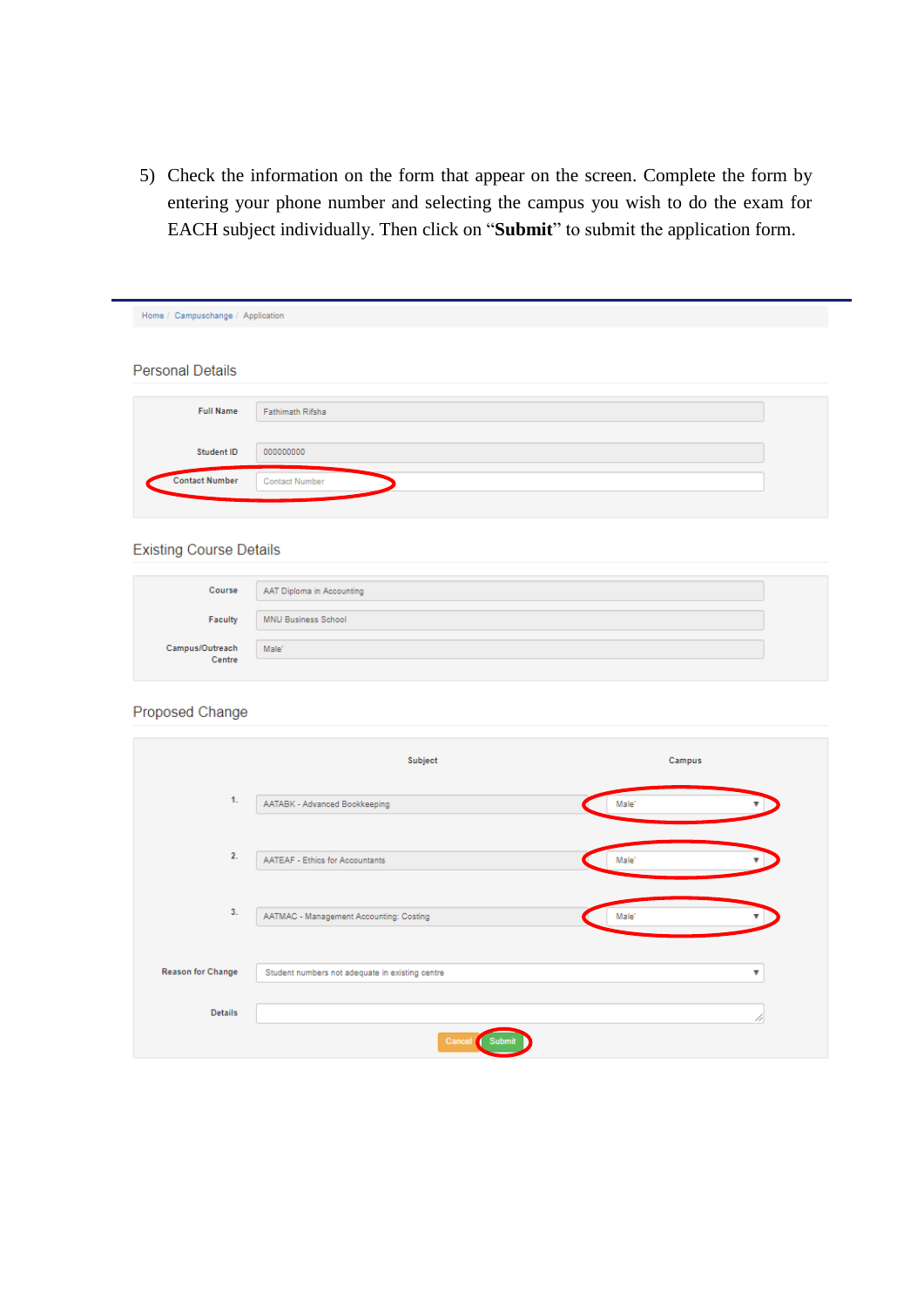6) A notification will appear on the screen asking to confirm your selections. If the entries are correct and complete, select "**Confirm**".

|          |              | Following are the campus change summary:                        | $\times$ |
|----------|--------------|-----------------------------------------------------------------|----------|
|          | Subject Code | <b>New Campus</b>                                               |          |
|          | AATABK       | HDh. Kulhudhuffushi Campus                                      |          |
|          | AATFAF       | HDh. Kulhudhuffushi Campus                                      |          |
|          |              | You did not apply for campus change for the following subjects: |          |
|          | Subject Code | Campus                                                          |          |
|          | AATMAC       | Male'                                                           |          |
| $M$ ale' |              | Are you sure you want to continue?<br>Cancel<br>Confirm         |          |

7) A "Form Submitted" notification will then appear on the screen. Click "**Download Receipt**" at the bottom of the message to download the receipt of your application.

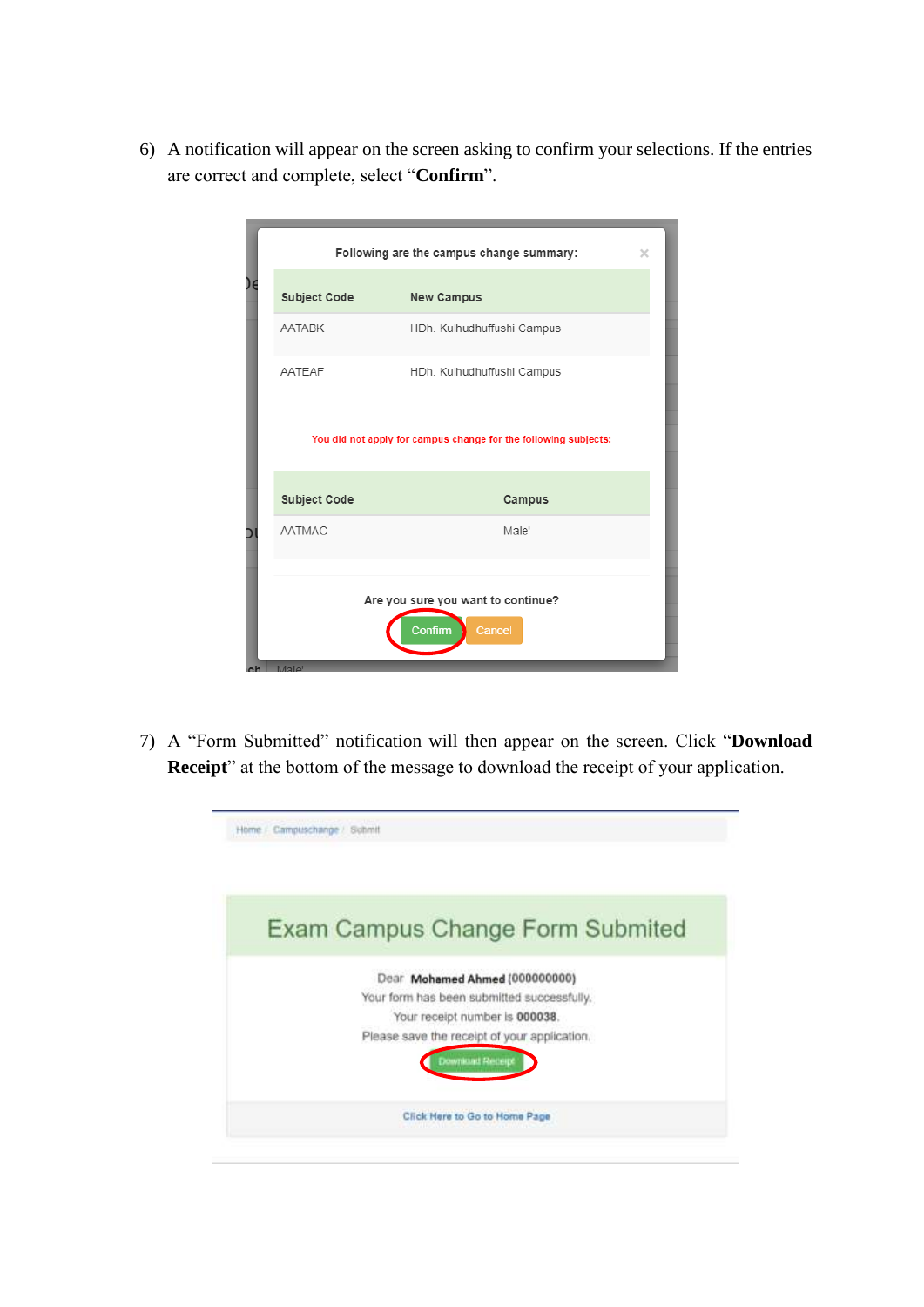8) The downloaded receipt should appear as illustrated below. Maintain a soft copy or hard copy of the downloaded receipt till the end of your exams.

|                             |                                         | <b>Exam Campus Change Receipt</b>                                                           |
|-----------------------------|-----------------------------------------|---------------------------------------------------------------------------------------------|
| Exam:                       | 2019 Term 1 Final Examinations          |                                                                                             |
| <b>Student Name:</b>        | Mohamed Ahmed                           |                                                                                             |
| Student ID:                 | 000000000                               |                                                                                             |
| Receipt Number:<br>000038   |                                         |                                                                                             |
|                             | Date: 2019-08-06 16:05:26               |                                                                                             |
|                             | Signature: lgWqEJGxuCcdHK+MkEdn0abZC/Y= |                                                                                             |
| <b>Subject Code</b>         | <b>Section</b>                          | <b>Campus Name</b>                                                                          |
| <b>NUR171</b>               | N50                                     | Male'                                                                                       |
| <b>NUR173</b>               | N50                                     | Male'                                                                                       |
| Information for Candidates: |                                         |                                                                                             |
|                             |                                         | • This receipt is generated when you have effectively applied for Exam Campus Change.       |
|                             |                                         | • For safety purposes, you are advised to maintain this receipt till the end of your exams. |

9) If the entries in the notification in Step 6 is incorrect or incomplete, select "**Cancel**" to go back to the form. Make necessary corrections and/or complete the form and repeat Steps 5 to 7 to submit your application.

| Following are the campus change summary:<br>$\times$                |                            |  |  |  |  |
|---------------------------------------------------------------------|----------------------------|--|--|--|--|
| Subject Code                                                        | <b>New Campus</b>          |  |  |  |  |
| <b>AATABK</b>                                                       | HDh. Kulhudhuffushi Campus |  |  |  |  |
| AATEAF                                                              | HDh. Kulhudhuffushi Campus |  |  |  |  |
| You did not apply for campus change for the following subjects:     |                            |  |  |  |  |
| Subject Code                                                        | Campus                     |  |  |  |  |
| AATMAC                                                              | Male'                      |  |  |  |  |
| Are you sure you want to continue?<br>Confirm<br>Cancel<br>ch Male' |                            |  |  |  |  |